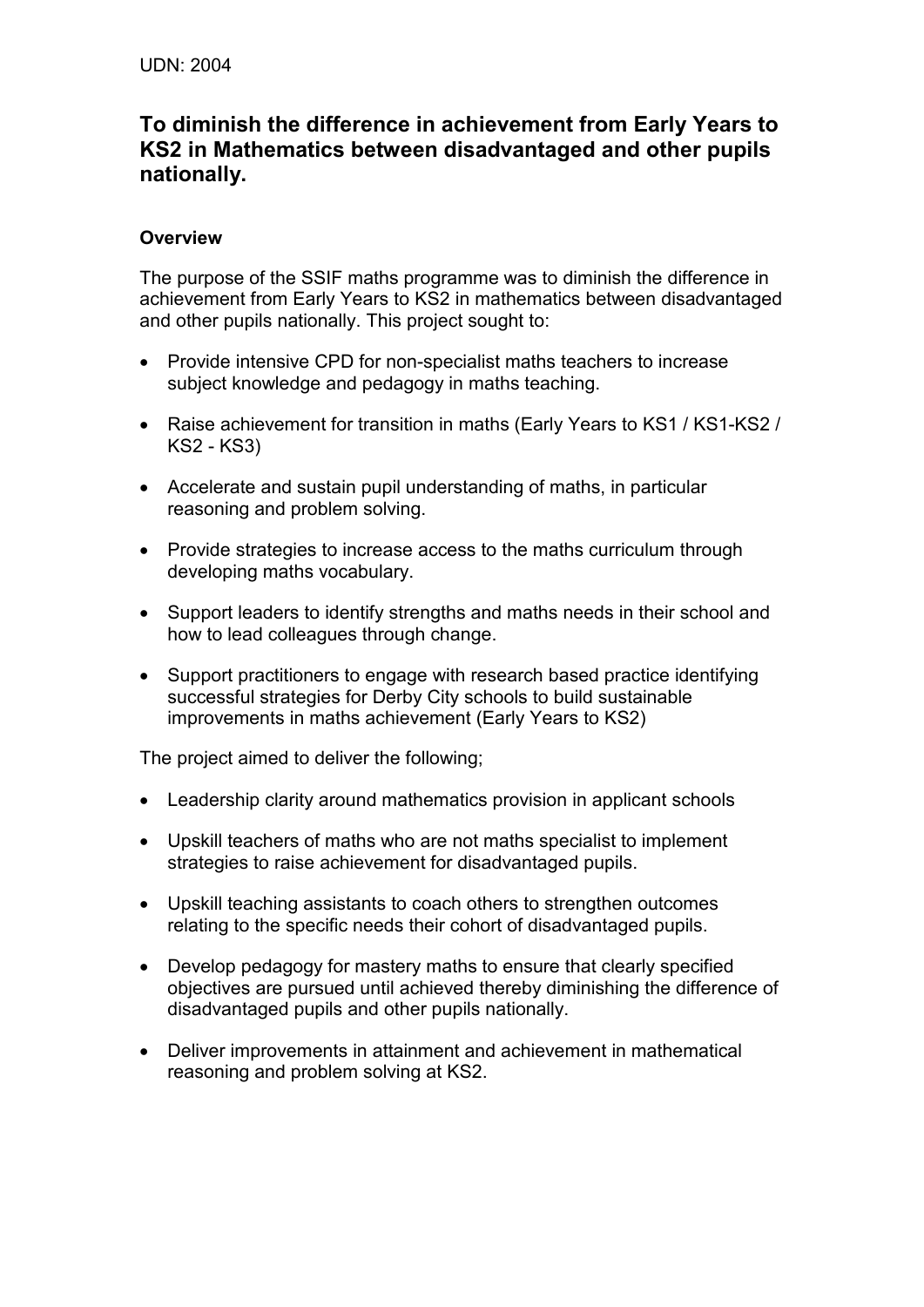# **Good practice to share with others interested in running school improvement projects to ensure projects deliver the intended outcome.**

The delivery of two large scale school improvement programmes across Derby has revealed a number of common lessons which may be helpful when planning future programmes:

#### 1. **Collaboration between teaching school alliances, local multi-academy trusts and the local authority**.

By working collaboratively in a strategic manner the connectively which can be achieved is far more likely to improve outcomes for our pupils than working independently. The scope of the maths programme was so large that joint capacity, skills and expertise were required to ensure success. This collaboration is now embedded within ways of working.

**2. Integration with established school improvement structures e.g. maths hub and local partnerships is required to ensure sustainability and implementation of evidenced based practice which is in line with latest research.** 

The maths programme added capacity to the maths hub by growing leaders and has provided clear intelligence for their work groups and engagement with NCTEM. The SSIF programme embedded this approach from a senior leadership level within the TSAs and has built strong partnerships with the city-wide primary strategy group and school improvement working group.

#### **3. Identify the common issue which will make the biggest difference; the most appropriate priority must be chosen at the right time.**

This was undertaken with the support of the local authority to ensure all evidence was taken into account and that a long term strategy could be communicated across all schools and to a range of appropriate audiences.

#### **4. Knowledge of schools and their context including staffing, their skill level and the barriers to improvement.**

Use of a range of pupil-level data sources to identify the nature and magnitude of challenges and problems was the starting point, however, understanding of school level context is essential to ensure engagement and effective implementation.

# **5. Build leadership capacity to lead the development at all levels.**

Establish leadership commitment to addressing the common issue; all staff must buy in to the chosen approach. Time was taken prior to the launch of the programme to ensure that TSAs, trusts, the LA and schools shared a clear vision for the programme. Having worked with schools across the city in SSIF 1, there was a shared understanding of the leadership capacity in schools such that the programme leadership was clearly tailored to these needs.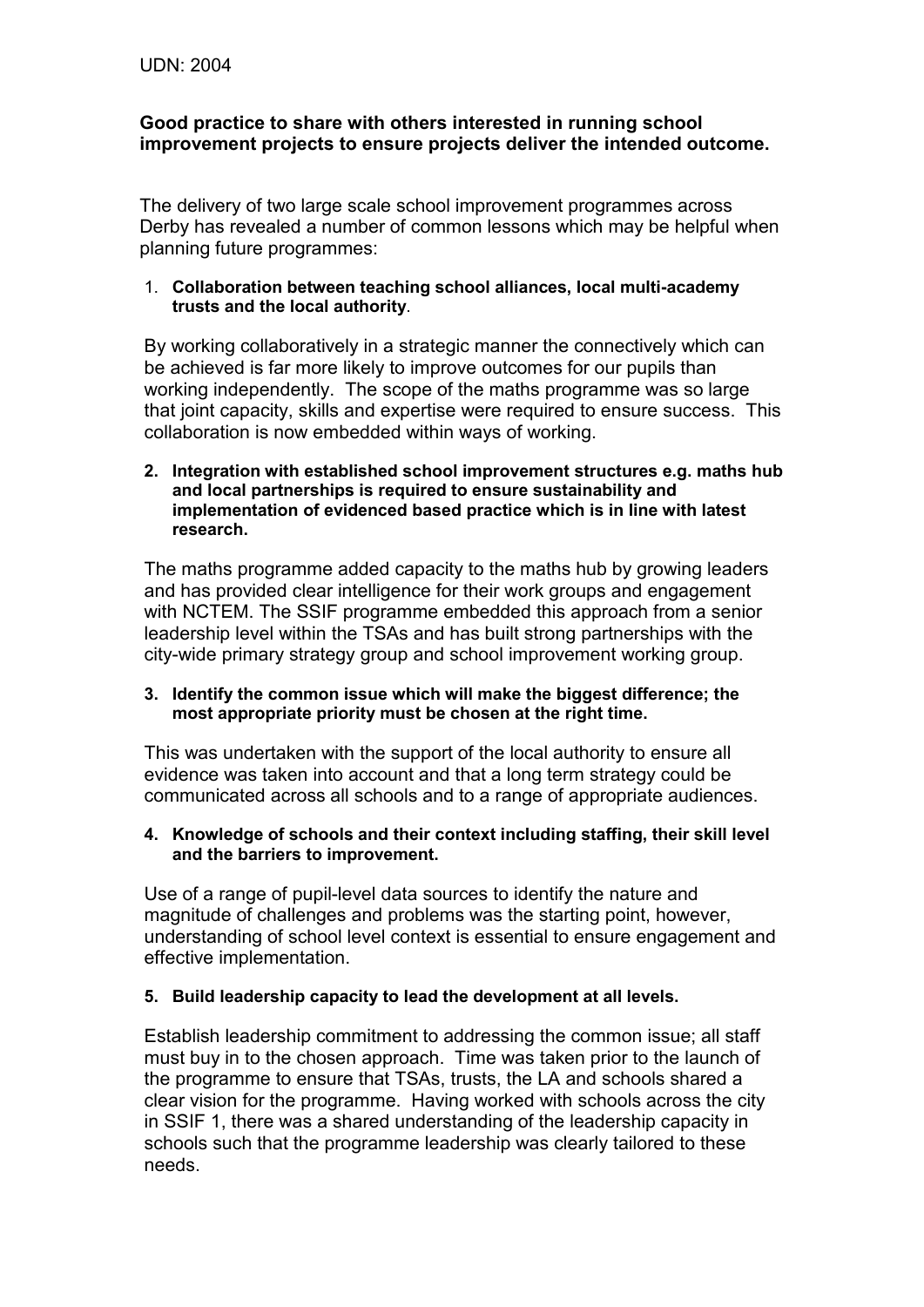#### **6. Build a learning community within schools and beyond to create momentum around the issue.**

The maths programme leader group was a major strength of the programme. It created and maintained a clear focus on the vision for the programme and was responsive to the leadership needs of schools. A particular success was in focussing maths leads of their use of assessment and data to impact on the outcomes of disadvantaged pupils.

# **7. Develop a range of CPLD to meet the needs of all adults at the right level.**

From the outset, the maths programme included the needs of all adults working in the classroom, including leaders, teachers and teaching assistants. The need to involve parents emerged with a specific focus on the role of maths anxiety on the performance of pupils. Effective partnership working made it possible to address these needs with the expert involvement of colleagues from Derby University.

# **8. Consider the needs of all adults involved with children, including parents**

The maths programme developed a targeted and multi-stranded, package of implementation strategies which were clearly linked to school needs. Initial audit and support with maths action planning ensured that the most appropriate elements were chosen by the schools to meet their needs and impact on their outcomes. Regular LLE support and challenge ensured impact.

# **9. Evaluate & respond throughout the project to ensure impact.**

It is important to evaluate the impact of the activity throughout the programme and, where necessary, amend the approach and support to ensure it will deliver the maximum impact. The school confidence and skill level with mastery meant that highly bespoke mastery sessions had be delivered in schools with time being devoted to modelling and coaching as well as subject knowledge and pedagogy.

# **10. Plan for sustainability & succession planning from the start of the programme planning.**

An important element of the SSIF maths programme to ensure sustainability was to strengthen the strategic collaboration between those providers of maths support in the city, in particular the maths hub. At the outset, the SSIF leadership team outlined a clear and logically sequenced implementation plan which was clearly time framed, identified specific activities and colleagues involved and was communicated to all participating schools.

- The programme launch created a shared understanding of the implementation process and provided details of appropriate support and expectations through the programme.
- Shared understanding of the context the chosen priority improvement and up-front training were provided.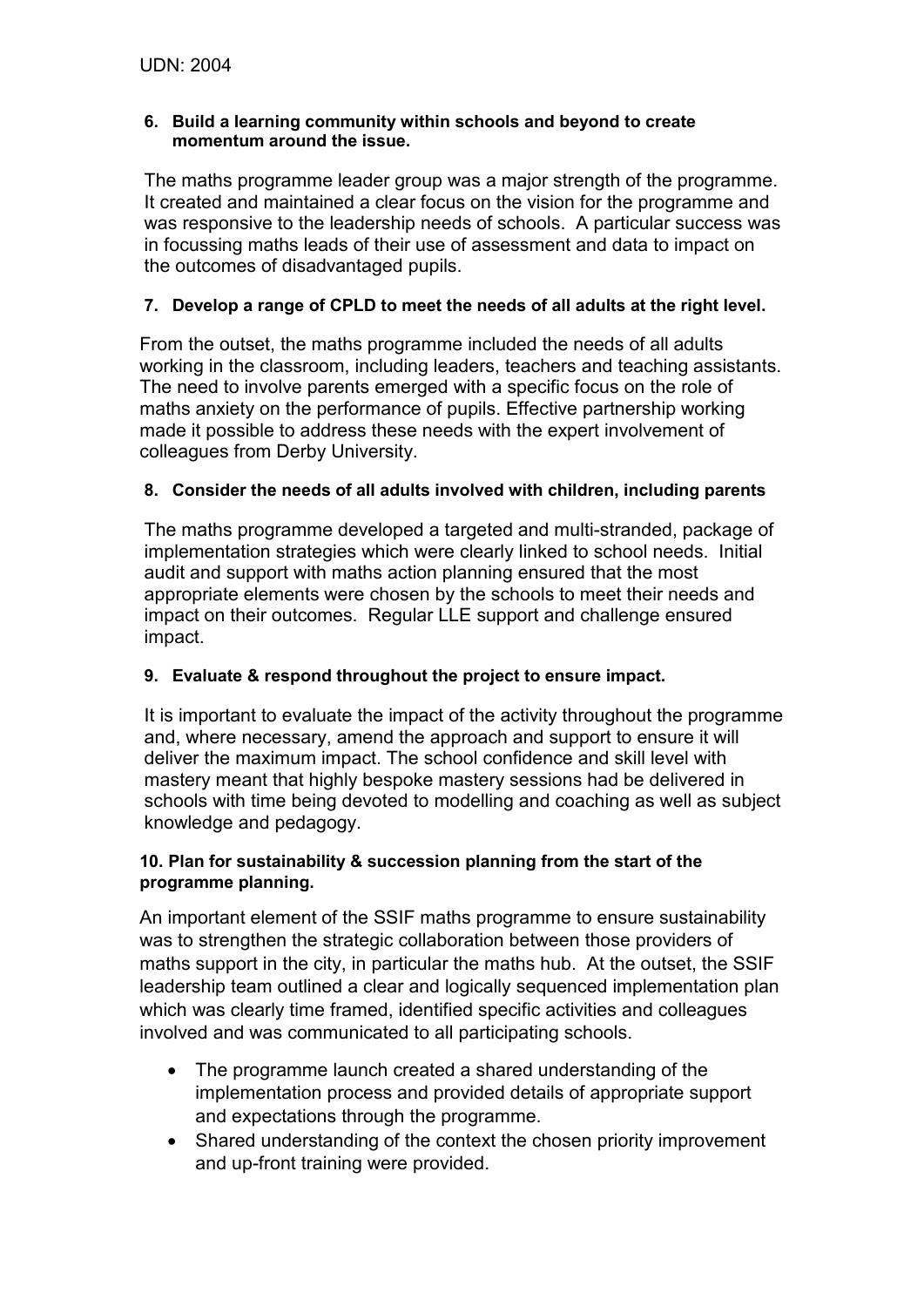- The progress of schools was regularly monitored against KPIs, including pupil progress.
- Schools were offered a range of support through evidence based programmes and bespoke follow-on support was provided to meet the emerging needs of schools, including addressing barriers to progress not originally considered at the planning stage e.g. Maths anxiety amongst pupils, staff and parents.
- Links with the SSIF 1 reading programme were developed through an approach to maths vocabulary; this created a barrier to achievement in maths especially in the problem solving and reasoning tasks.
- Coaching for maths leads was provided by the lead LLE's regular school visits and through NPQSL for several school maths leaders. A key factor in the successful implementation of the SSIF programme was the regular, robust monitoring in place and the willingness to adapt the implementation plan in light of the evidence provided.
- Tight SSIF leadership structures were put in place to include an initial maths audit, maths action plan to focus on the progress of disadvantaged pupils and regular school visits to observe practice and provide coaching and an accountability framework for the school maths leads.

# **Sustainability measures taken by projects to ensure improvement are sustained beyond the funding period.**

- 1. The SSIF maths leader group raised the profile of disadvantaged pupils amongst all staff and developed data analysis skills amongst maths leads and embedded a focus on the progress of these pupils which will sustain progress into 2019/20.
- 2. System leaders were embedded in the process of school improvement from the design phase onwards.
- 3. During the spring term 2019, SSIF schools were required to provide a sustainability plan to ensure the improved practice achieved as a result of SSIF input will be maintained and built upon in the next and future school years. This has included bespoke support in maths as well as support for the maths subject leads to plan to sustain progress. The SSIF delivery team are confident that ownership of these action plans by the schools will secure continued improvement and commitment to raising attainment for disadvantaged readers within their wider school improvements.
- 4. The SSIF Maths leader group will continue into 2019/20 and will be offered to all primary schools in the city. This group has the support of SSIF schools and its continuance was requested by them. From the SSIF schools, maths leaders have grown such that they are able to contribute to the leadership capacity of this group and there is some potential to recruit maths SLEs and PD leads from the group. Derby has an established primary strategy group which comprises a wide range of stakeholders, including head teachers, trusts, teaching schools, the research school, LA,